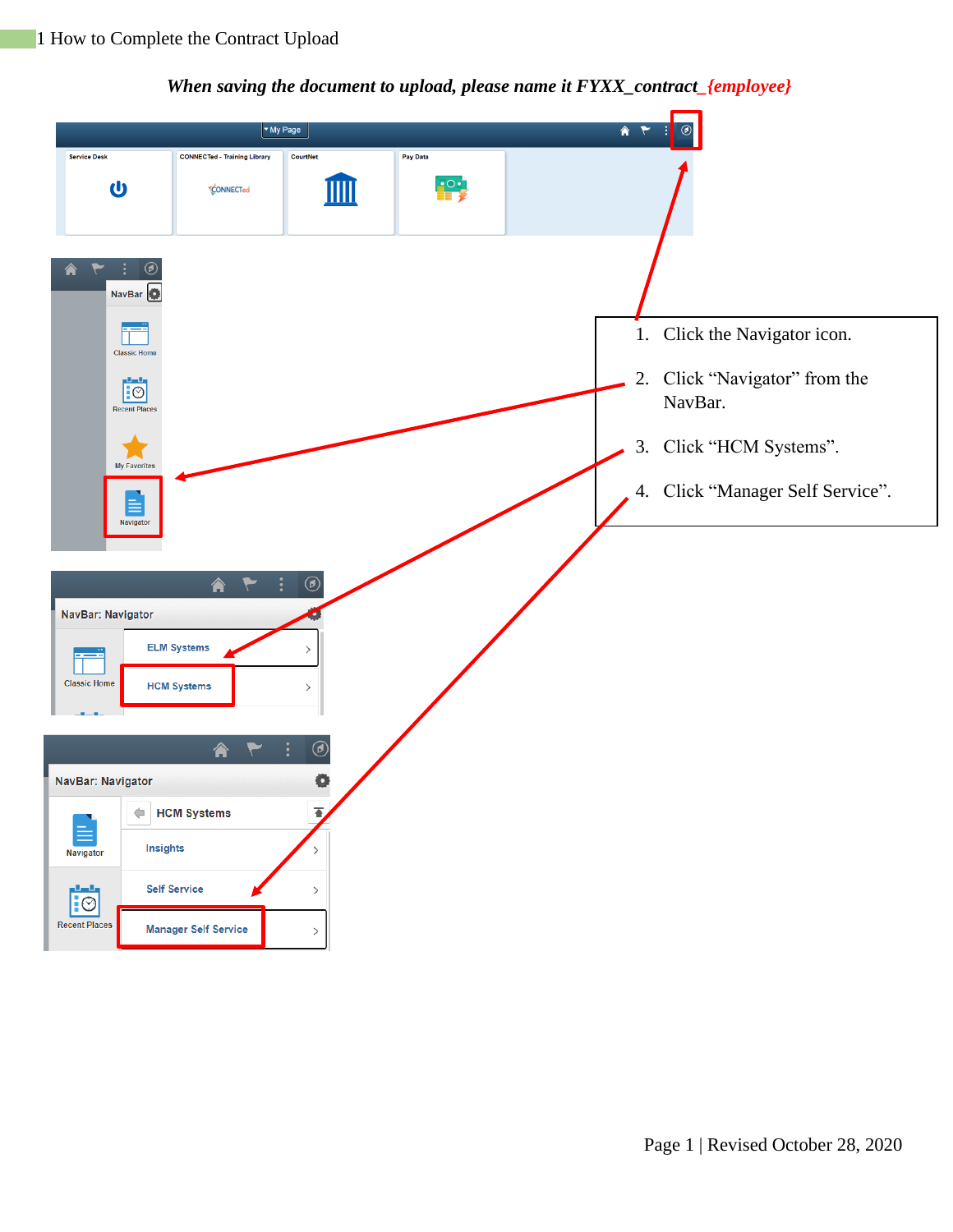## 2 How to Complete the Contract Upload

|                                                | $\circledcirc$                                                                                                                 |    |                               |
|------------------------------------------------|--------------------------------------------------------------------------------------------------------------------------------|----|-------------------------------|
| NavBar: Navigator                              |                                                                                                                                | 5. | Click "Job and Personal       |
| ≣<br>Navigator                                 | ⋠<br><b>Manager Self Service</b><br>⇔                                                                                          |    | Information".                 |
|                                                | <b>Time Management</b>                                                                                                         | 6. | Click "Contract Upload Form". |
| Fol                                            | <b>Job and Personal Information</b><br>$\left\langle \right\rangle$                                                            |    | 7. Click "Add a New Value".   |
|                                                | $\circledcirc$                                                                                                                 |    |                               |
| NavBar: Navigator                              | ۰                                                                                                                              |    |                               |
| ≣<br>Navigator                                 | $\overline{\bullet}$<br>Job and Personal Infor<br>⇐                                                                            |    |                               |
|                                                | <b>Acting Capacity Request</b>                                                                                                 |    |                               |
| والسالع<br>$\boxed{0}$<br><b>Recent Places</b> | <b>Probation Report</b>                                                                                                        |    |                               |
|                                                | <b>Contract Upload Form</b>                                                                                                    |    |                               |
| <b>Search/Fill a Form</b>                      |                                                                                                                                |    |                               |
|                                                | Enter any information you have and click Search. Leave fields blank for a list of all values.                                  |    |                               |
| <b>Find an Existing Value</b>                  | Add a New Value                                                                                                                |    |                               |
| Search Criteria                                |                                                                                                                                |    |                               |
| Sequence Number $\sqrt{=}$                     | $\checkmark$                                                                                                                   |    |                               |
|                                                | Subject begins with $\vee$<br>Document Key String begins with V                                                                |    |                               |
|                                                | Priority $\boxed{=}$<br>v<br>v                                                                                                 |    |                               |
|                                                | Due Date $\boxed{=}$<br>$\overline{\mathbf{B}}$<br>$\checkmark$<br>Approval Status $\boxed{=}$<br>$\overline{\mathsf{v}}$<br>v |    |                               |
| $\Box$ Case Sensitive                          |                                                                                                                                |    |                               |
| Search                                         | Basic Search & Save Search Criteria<br>Clear                                                                                   |    |                               |

Find an Existing Value | Add a New Value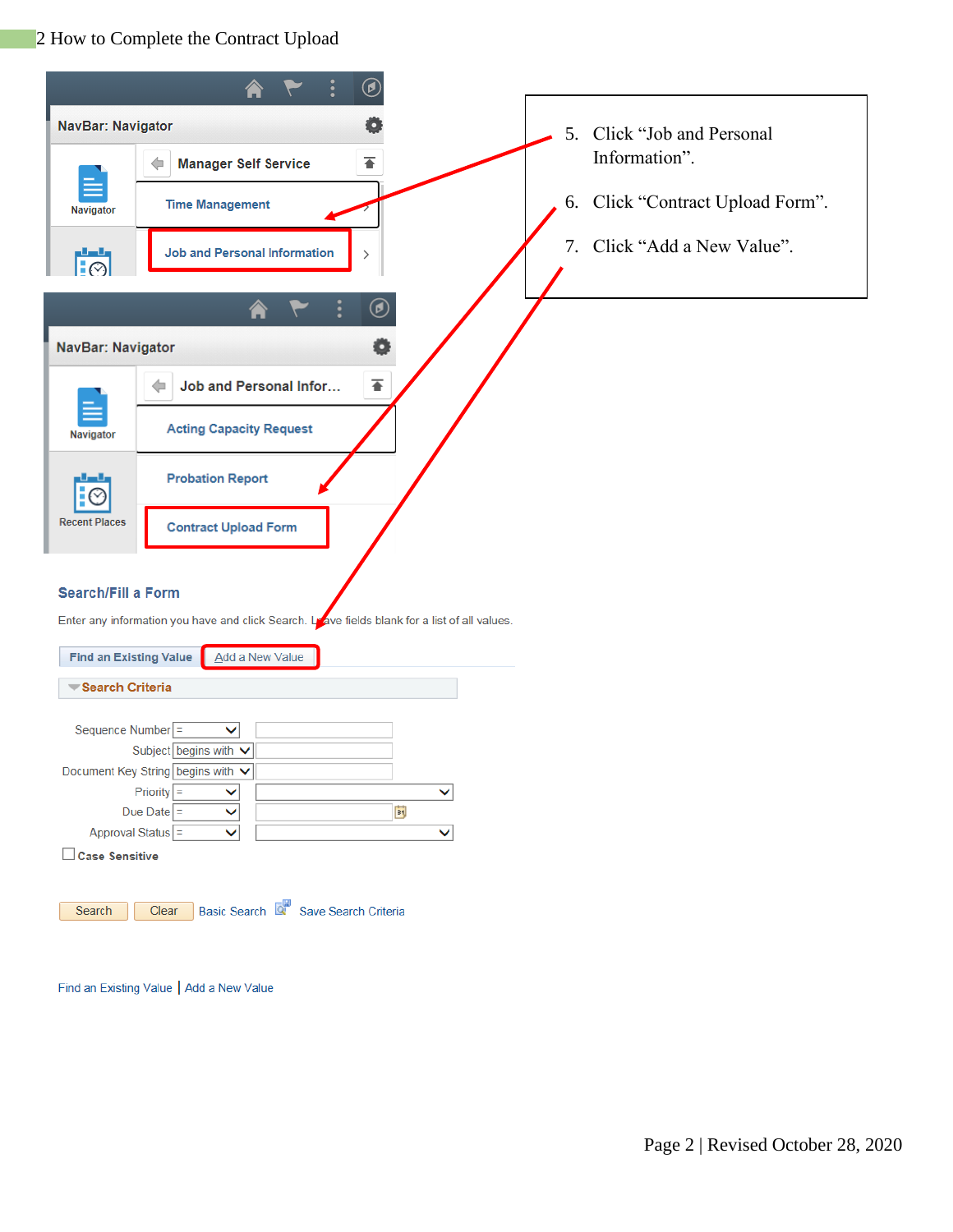## 3 How to Complete the Contract Upload

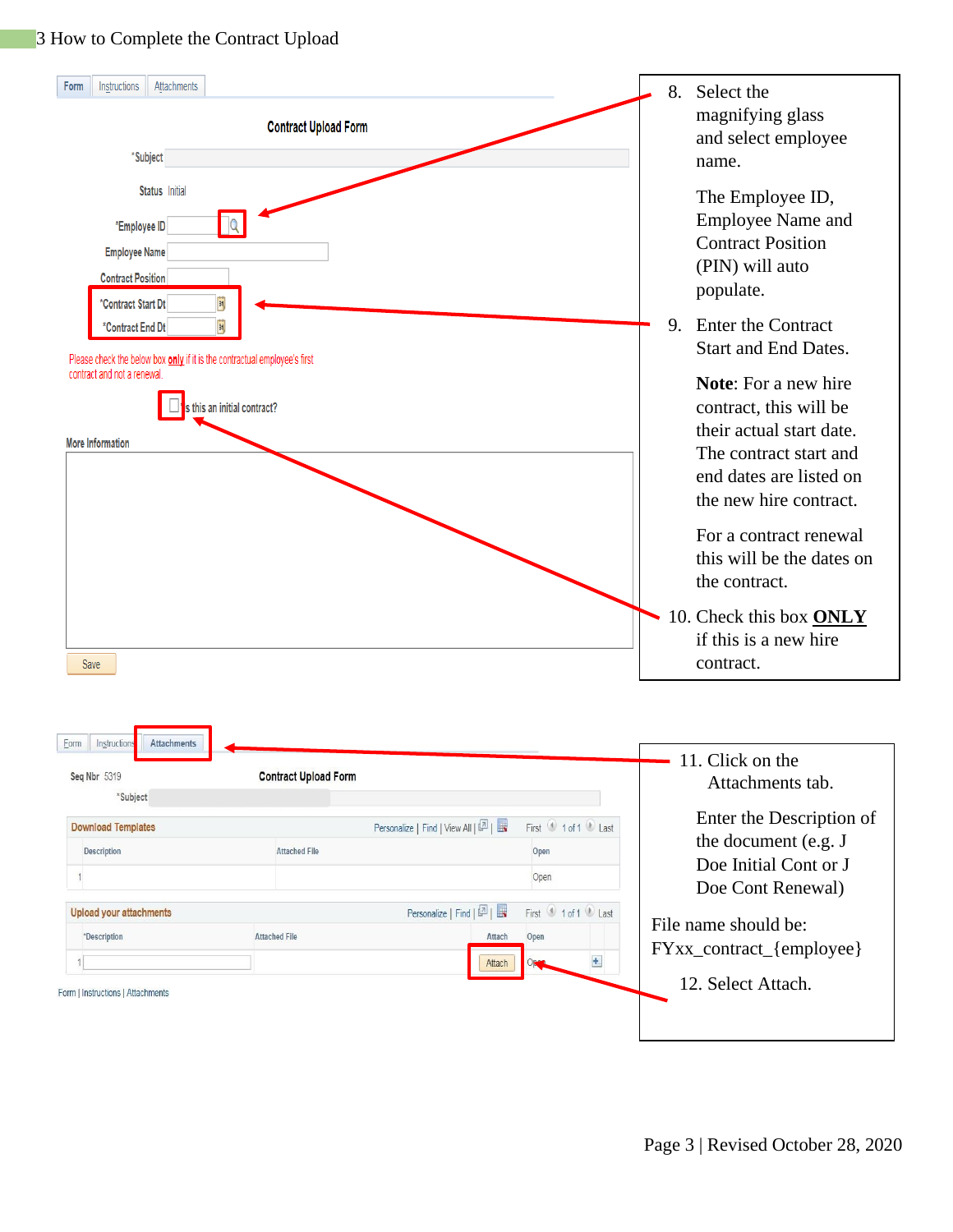